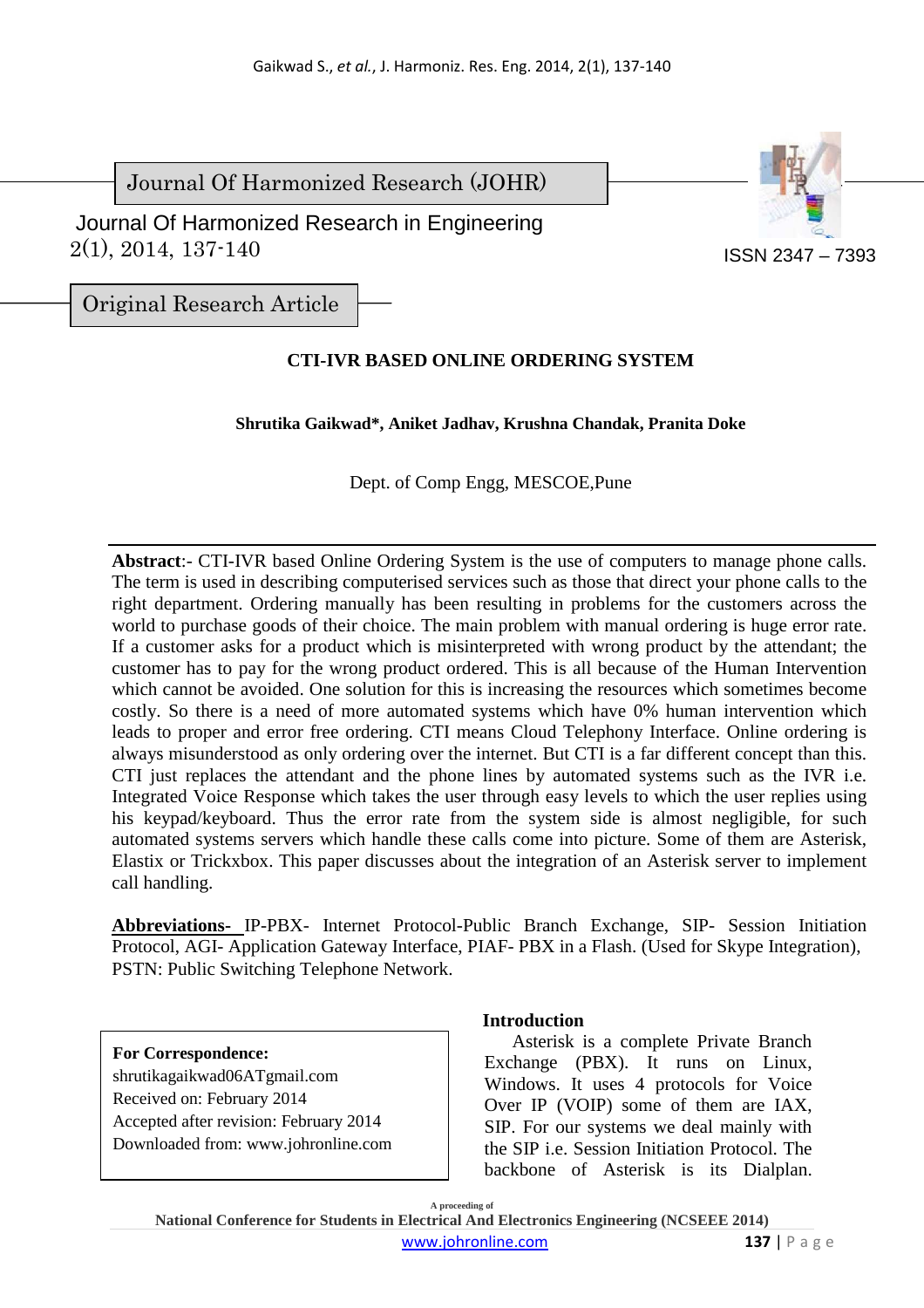Dialplan is the script which acts the Action for an event. All the call routing, call holding, speech recognition, TTS, call recording, runtime value collection can be managed and handled. It needs no additional hardware for VOIP. The current released version of Asterisk is 11.5. Asterisk is said to manage infinite calls at a time. But the restriction comes to the configuration of the machine on which this server is deployed. Asterisk 1.2 can handle 220 calls at a time whereas 1.4 is said to handle double the calls that 1.2 could handle. The entire Asterisk server does in case of any incoming PSTN call is that it converts it into a SIP call which can be routed down the network and accordingly data is saved in the database. Asterisk is

available on windows and Linux but support for windows is provided by 3rd party vendor and is not a part of Asterisk community anymore. Thus a window does not provide active support. Moreover Asterisk on Linux has less modules and extensions for users. In Linux the number of these extensions has no limit and supports modules call waiting, forwarding and so on. Asterisk can be accessed via web browser by typing the IP on which server is running. It displays a GUI where we can create dynamic number of extensions which is a plus point in Linux. This is where all the modules can be configured. The IP for each extension is set here.



Fig.1 Asterisk server architecture

## **Installation Of Asterisk**

Following are the steps for installation of asterisk.

1. First download the .vdi file of asterisk-Unix compatible which almost 1.4 GB. This file has basic modules of asterisk but no GNOME.

2. The Unix OS which comes with the Asterisk is CentOS.

3. To install Gnome on CentOS 6.4 four basic packages are required to install...

1.) basic-desktop

2.) x11

3.) fonts

4.) desktop-platform.

The command line is:- yum groupinstall basic-desktop desktop-platform x11 fonts yum install system-config-firewall \* -y

yum install gcc-c++ kdelibsdevelkactivities-develqjson-devel sip-devel PyKDE4-devel

# **My-SQL Front**

This is the application which is hosted on Windows but can access other OS which is running virtually. Just start the virtual OS which is connected to network. Find the IP address of the virtual machine. Then enter My-SQL-Front configure the database by entering the corresponding database. Now you can create and access all the data and test your database related code.

## **Configuring The Softphone With Asterisk Server**

Download any soft phone readily available

**A proceeding of**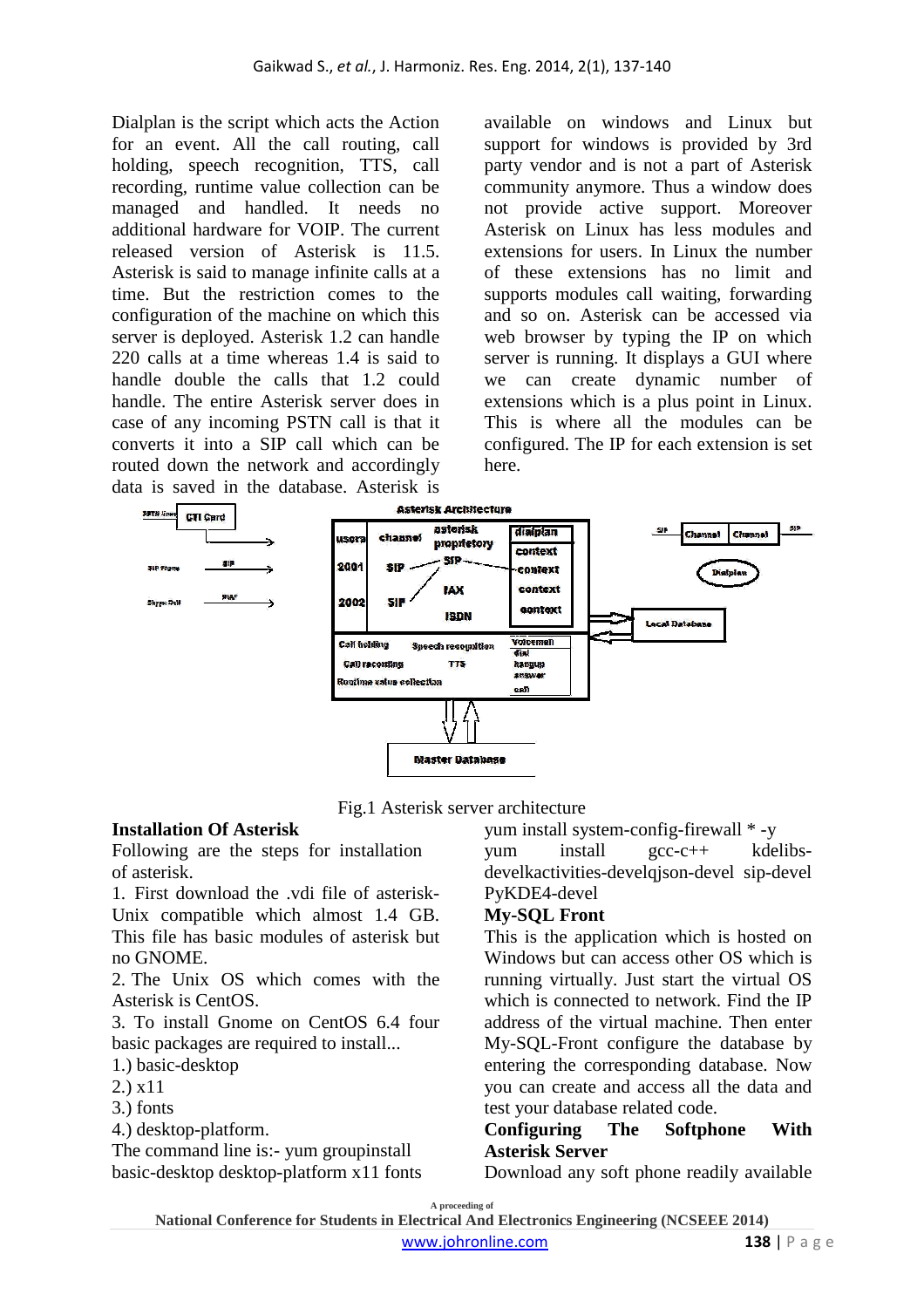online (say 3CX). Create an extension point of the softphone. Now in the web browser enter the IP address of the virtual machine. This will open the PBX panel. Here you can configure as many extensions you want for multiple users.

## **Problem Description**

Ordering online is the latest trend in society but it has faced tremendous problems lately. If we consider previous ordering systems they needed human intervention either to confirm the order or verify the order. Thus the calls had to be routed to a physical connection. Now if the organization just had 2 actual connections. The others had to be kept on hold. Thus the user gets restless.

This can be reduced by increasing the number of physical lines and attendants but this increases the cost and needs more management. Moreover if the attendant places the wrong product it will lead to users unsatisfied. Thus there is a need of more automated system which has very less or no human intervention.

## **Solution**

The online ordering is briefly categorized into two types:

1). Online user - online application

This type is already been developed but it's not always possible that the user has no connectivity.

2) Offline users - Online applications

So this type is now developed where user just needs to dial a number and he is greeted by an IVR.

He then iterates through IVR and places the order. This is best solutions for the problems rather faced on other system such as wrong order placed due to human error or just get a busy tone on the attendant is busy in answering other customers.

#### IVR Flow

The user interacts with the system with IVR. The user if is registered in the system then he/she gets the privilege to access and interact with the IVR. this is done to avoid false ordering. The IVR first internally checks if the user is registered by checking the corresponding cust\_id of the incoming caller id. This is the only time when connection with the database is created and opened. Hence forth just the query is fixed. This is done to reduce the latency. If we consider an online ordering system, the registered user is made available with 4-5 options.

The product details are played back one by one and user can select the product and corresponding quantity by giving inputs through the dialpad. Php-AGI integration helps in accessing this data at runtime and processing accordingly. There can be a feature that can be added i.e. a favourite order where the user has his products fixed but can just vary his quantity. User also has the privilege of ordering category wise thus avoiding boredom by accessing those products that he/she doesn't need to order.

The data handled at runtime is stored in the local database. Once the user confirms the order this data is made permanent. The dividing of database is done so that the local database is made to just handle orders of one day that can be undated after a specific time interval. Some promotional offers can also be given to the user so that he can avail all the discounts given by the company. In all this flow the user can easily navigate through whole IVR. The IVR is kept as simple as possible so that user can order instantly.

## **Software Quality Attributes**

1). Affordability:

This software is affordable and is cost efficient. As most of the software as Asterisk server, Linux OS is open source. 2). Scalability:

The software is scalable as it varies the capacity according to the needs or according to the increased number of users. It can handle thousands of calls at a time. Just the barrier is the configuration of OS on which the Asterisk server runs.

3). Maintainability:

The software has the ability to adapt to the changes as the Linux OS is very flexible and can adjust any changes made with the software. Thus maintenance is handy. 4). Efficiency:

**A proceeding of**